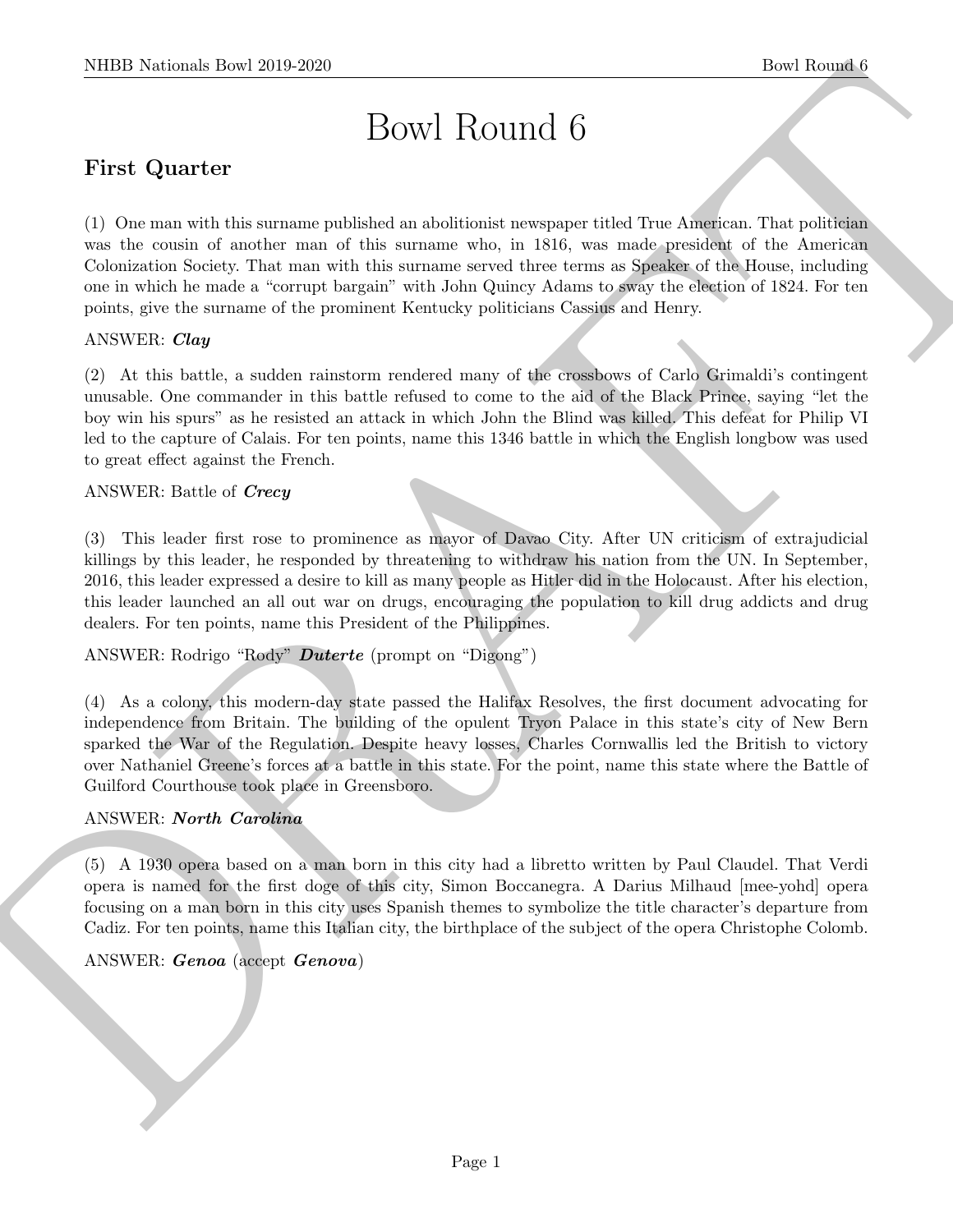(6) An Aksumite invasion of this city supposedly failed when the lead war elephant refused to enter it. A group of militants led by Juhayman al-Otaybi laid siege to a building in this city in 1979. This city was briefly the capital of the Kingdom of Hejaz after the dissolution of the Ottoman Empire. The Quraysh tribe of this city was defeated in the Battle of the Trench. For ten points, name this city at which the annual "stoning of the devil" ceremony occurs at the Kaaba.

#### ANSWER: Mecca, Saudi Arabia

(7) After his most celebrated invention, this man engaged in a debate over whether a "micro" or "monolithic" version of a program was superior. That debate was between this man and Andrew Tanenbaum. After coming under fire for using BitKeeper this man developed a free version called Git. Red Hat offers a business version of an operating system based around this man's kernel. For ten points, name this developer and namesake of the open-source operating system Linux.

#### ANSWER: Linus Benedict Torvalds

(8) The ratified version of this agreement included protections for land on which both Peter Hargous and A.G. Sloo planned to build a railroad. That railroad secured in this agreement was never built but had been intended to cross the Isthmus of Tehauntepec. Ownership of the Mesilla Valley was resolved in this agreement which had been left undecided at the earlier negotiations to end the Mexican-American War. For ten points, name this American land acquisition agreement with Mexico.

## ANSWER: Gadsden Purchase (accept Gadsden Treaty, accept Treaty of Mesilla before mentioned)

NIBB Noticeals how 2019-2020<br>
(a) Alakabaka involves of the circuit of the state state of the state and the state are dependent values of the state of the state of the state state of the state of the state of the state of (9) In 1797 a hypnotist from Goa was sent to a prison off the coast of this city where wealthy inhabitants could afford rooms called pistoles which were larger than typical cells. A fort built during the reign of Francis I served as the site of this city's basilica Notre-Dame de la Garde. Abbe Faria and Edmond Dantes were imprisoned in the Chateau d'If [DEEF] off this city in The Count of Monte Cristo. For ten points, name this city in the south of France in what was once the ancient Greek colony of Massalia.

## ANSWER: Marseille, France

(10) This politician controversially used the phrase "coffee-house babble" to describe a report of foreign atrocities, but he regardless sent Lord Salisbury to negotiate at the Constantinople Conference. This man, who led the Young England movement after breaking with Robert Peel, signed the Royal Titles Act, conferring the title of "Empress of India" upon Queen Victoria who favored this man more than his liberal rival. For ten points, name this 19th century British prime minister, the rival of William Gladstone.

## ANSWER: Benjamin *Disraeli*, 1st Earl of Beaconsfield (accept Earl of *Beaconsfield*)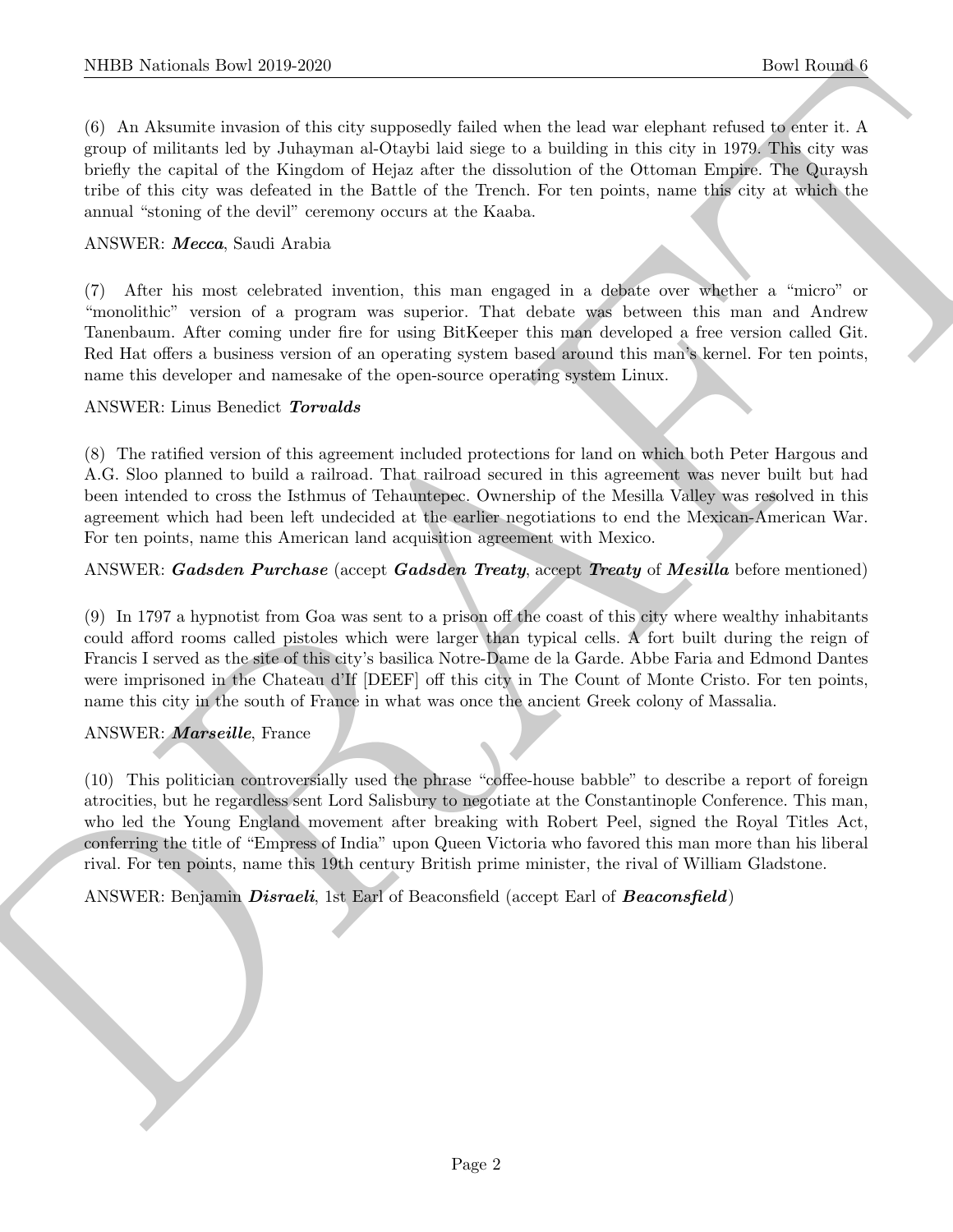# Second Quarter

NIBB Notional: Dow 2019-2020<br>
Second Quart for<br>
Coronal Download (1980)<br>
Second Quart for<br>
Consider a state with the state of the state of the state of the special of the state will also be<br>
for the best on between the co (1) This Native American tribe adopted many colonial children, including Eunice Williams, following the Raid on Deerfield during Queen Anne's War. One leader of these people led a namesake group of Loyalists during the American Revolution known as "Brant's Volunteers." Known as the "Keepers of the Eastern Door," these people are the easternmost member of the Iroquois Confederacy. For ten points, name this tribe for whom a central New York river and valley are named.

# ANSWER: Mohawk (accept Kanien'keha:ka)

BONUS: Among the most noted Mohawk is this co-founder of the Iroquois Confederacy, known as Ayenwathaaa in his native tongue, made famous by Henry Wadsworth Longfellow.

# ANSWER: Hiawatha

(2) The final battle of this period, Wavre, failed to affect its outcome as it prevented the troops of Emmanuel de Grouchy from being deployed elsewhere. Though Gebhard von Blucher was shot off his horse at this period's battle of Ligny, he returned to aid the British during an engagement in a Belgian town. For ten points, identify this period in which Napoleon's return to power culminated in a defeat at Waterloo, named for its approximate length in the spring and summer of 1815.

# ANSWER: Hundred Days War (accept War of the Seventh Coalition)

BONUS: The beginning of the Hundred Days began on March 20 when Napoleon returned from exile on this Tuscan island.

## ANSWER: Elba

(3) This author won a posthumous Tony Award for Lucky Guy, her story of the police brutality-exposing reporter, Mike McAlary. The first of this author's three Oscar nominations was for a 1983 biopic about labor activist and whistleblower Karen Silkwood. This writer's final screenplay was the first major film adaptation of a blog, fictionalizing Julie Powell's experiences with cooking. For ten points, name this American filmmaker who wrote Sleepless in Seattle and Julie & Julia.

## ANSWER: Nora Ephron

BONUS: Karen Silkwood was played in the 1983 film about her by this actress who has been nominated for more acting Oscars than anyone else. This woman also played author Isak Dinesen in Out of Africa and Margaret Thatcher in 2011's The Iron Lady

## ANSWER: Meryl Streep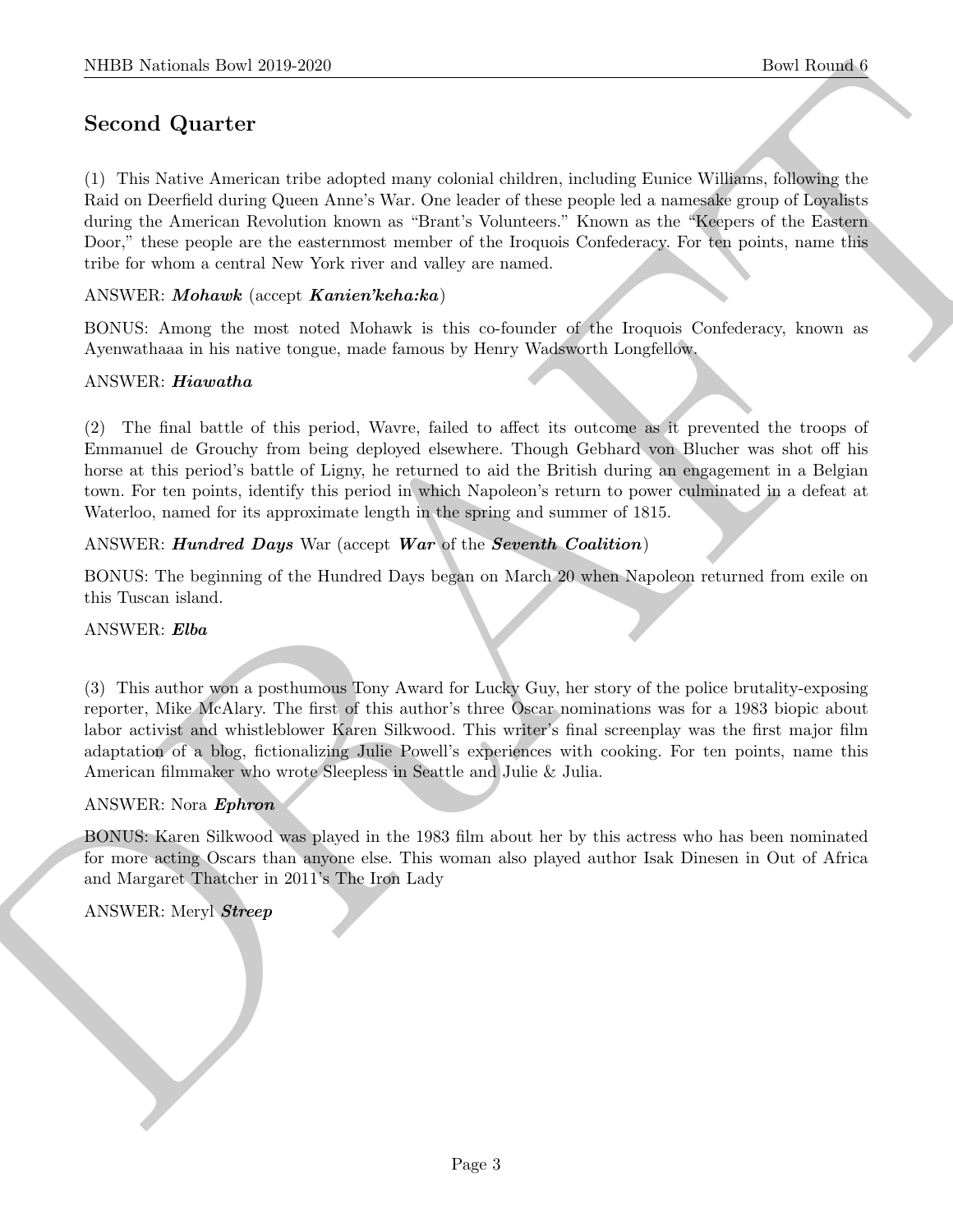NIBER Resinals, then 2019-2020.<br>
The Rounds of SS200, the main parented a point of While Resinant and Solvey Reserves the Constrainers of the Solvey Are the Solvey Reserves that the main Property of the constrainers of th (4) While a member of SASO, this man presented a paper on "White Racism and Black Consciousness." Fearing that he would be monitored by police, Unity Movement leader Neville Alexander refused to meet with this man. Five police officers confessed before the Truth and Reconciliation Commission to having tortured this man who coined the phrase "Black is beautiful" in a Pretoria prison. For ten points, name this founder of the Black Consciousness Movement and anti-Apartheid activist.

ANSWER: Steve *Biko* (accept Bantu Stephen *Biko*, prompt on "Frank Talk")

BONUS: Steve Biko was a member of this Nguni ethnic group whose language is the second most popular home language in South Africa after Zulu.

# ANSWER:  $\text{amaXhosa}$  [KAW-suh]

(5) This writer argued against the Brown v. Board decision in "Court Order Can't Make the Races Mix." This writer described living in Eatonville, Florida and studying under Franz Boas in the autobiography Dust Tracks on a Road. Alice Walker revived interest in this writer when she claimed to have found her unmarked grave and wrote an article titled "In Search of," this writer. For ten points, name this anthropologist, folklorist, and novelist who also wrote Their Eyes Were Watching God.

## ANSWER: Zora Neale Hurston

BONUS: Hurston studied under Franz Boas while at Barnard College, a woman's college affiliated with this Ivy League research university in New York City.

## ANSWER: Columbia University

(6) This man's attempt to set up the New Virginia Colony and the Carlota Colony failed. Conservatives hated this man for abolishing child labor, and liberals hated this man for having been installed by foreign powers. This man refused to abandon his followers despite Napoleon III withdrawing his forces but was eventually defeated by Benito Juarez's forces and executed. For ten points, who was this second and last Emperor of Mexico?

## ANSWER: Maximilian I

BONUS: Maximilian was the younger brother of what Austrian Emperor who ruled between 1848 and 1916?

ANSWER: Franz (or Francis) Josef I (accept pronunciations with a "J" or a "Y" sound)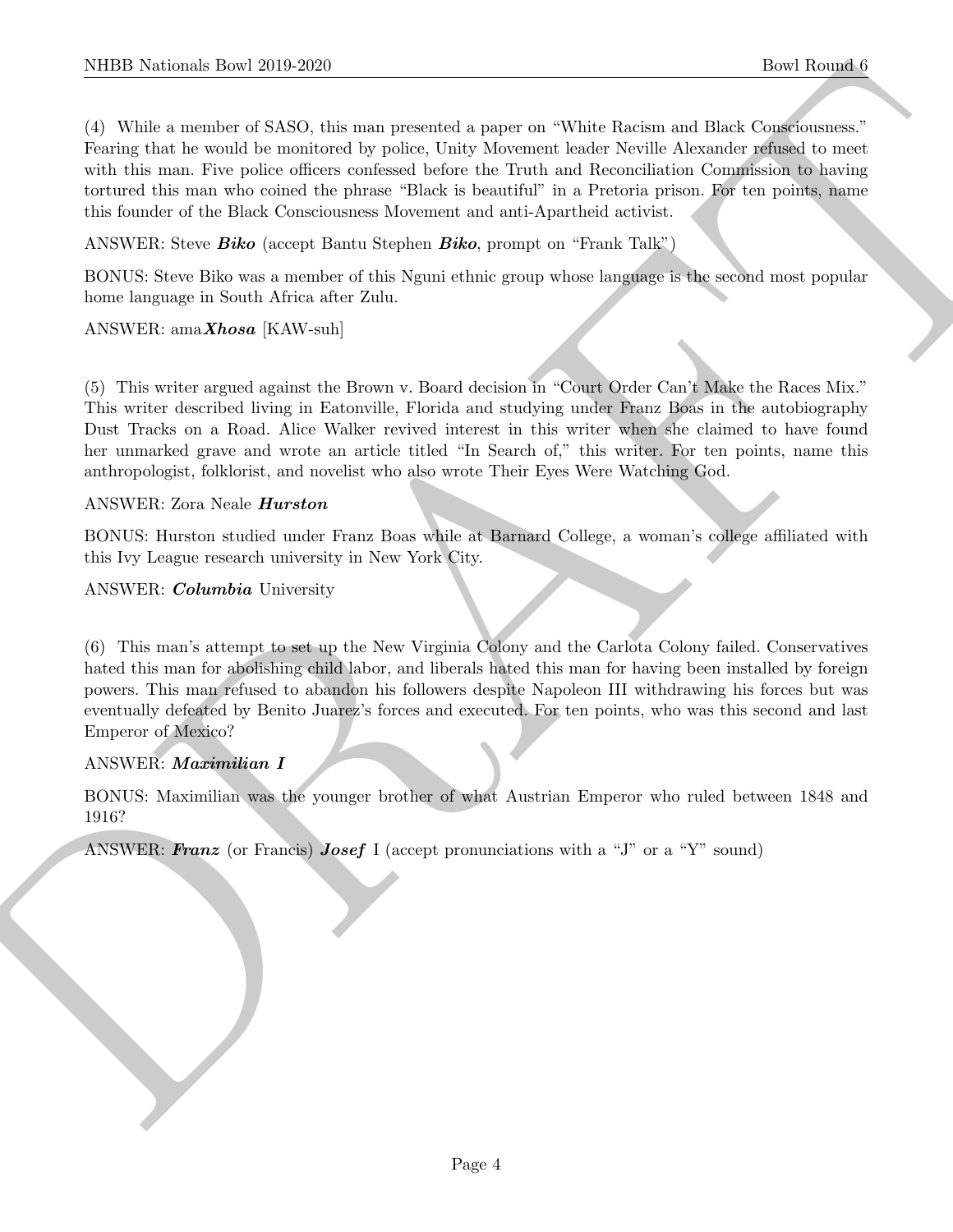NIBB Noticeals how 20:0.2220<br>
The Rounds of the System is the state of this product city of Earts has been one control Rounds<br>
(7) A possible ration is the state of the state of the state of the state of the system of the (7) A possible reference to "Potnia" at this people's city of Ekron has led to proposals that they were related to the Mycenaeans. The earliest known reference to these people comes from Ramses III's inscription at Medinet Habu. After the battle of Aphek, these people captured the Ark of the Covenant from the Israelites. In the Book of Judges, Samson destroys many of these people along with their temple to Dagon. For ten points, name these Canaanites, a major Old Testament enemy of Israel.

ANSWER: *Philistines* (prompt on "Canaanites" before mentioned)

BONUS: Perhaps the most noted Philistine was this man from Gath, a formidable opponent for the shepherd boy who would become King David.

#### ANSWER: Goliath

(8) This politician was one of the plaintiffs in the landmark 1976 campaign finance case Buckley v. Valeo. An informal slogan from this man's hippie supporters suggested they would "Get clean." This politician's unexpectedly strong finish in the New Hampshire primary was one factor in Lyndon Johnson's withdrawal from that race. For ten points, name this Minnesota senator who unsuccessfully ran on an anti-war platform for the 1968 Democratic presidential nomination.

#### ANSWER: Eugene McCarthy

BONUS: Though McCarthy's anti-war campaign wasn't expected to do well in the primaries, he won New Hampshire largely due to public opposition to what offensive in Vietnam that occured just six weeks prior to the March 12 voting in New Hampshire?

ANSWER: Tet Offensive

# Third Quarter

The categories are  $\dots$ 

- 1. Chickamauga
- 2. David Lloyd George
- 3. Battle of Gallipoli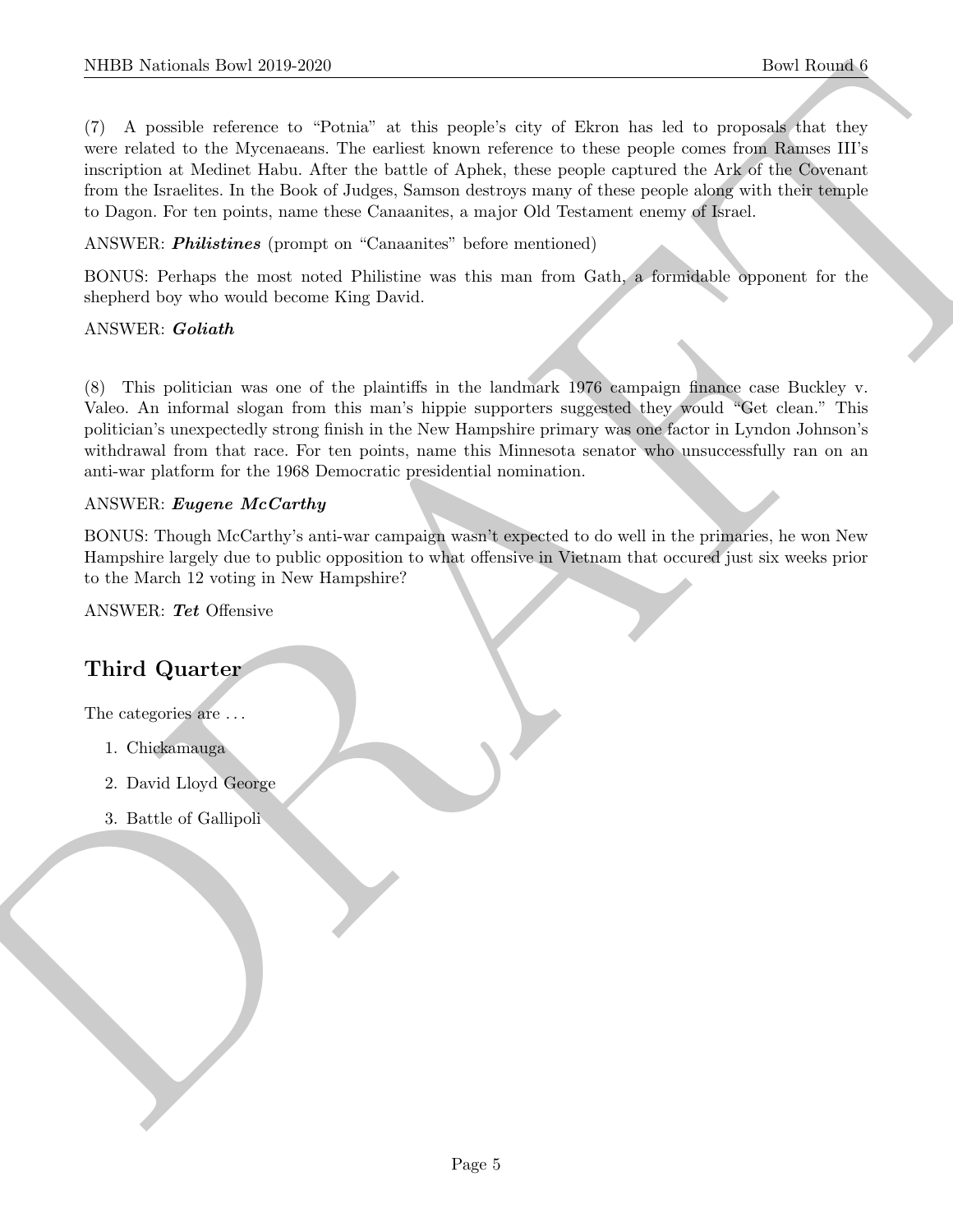## **CHICKAMAUGA**

Name the...

(1) President whose brother-in-law, Confederate general Benjamin Hardin Helm, was killed in the battle

# ANSWER: Abraham Lincoln

(2) State in which the battle took place, later the site of Sherman's March to the Sea

# ANSWER: Georgia

(3) Union commander whose resilience resulted in the nickname the "Rock of Chickamauga"

# ANSWER: George H. Thomas

(4) Unpopular Confederate commander of the Army of Tennessee, later recalled to Richmond

# ANSWER: Braxton Bragg

- (5) November, 1863 Union victory in a city just north of Chickamauga
- ANSWER: Chattanooga Campaign
- (6) Union commander and victor at Stone's River, relieved by Grant after Chickamauga
- ANSWER: William S. Rosecrans
- (7) Confederate general who served as vice president under Buchanan

# ANSWER: John C. Breckinridge

MIDD Notional: Dow 2019-2020<br>
Christiansacks<br>
Christiansacks<br>
Now the christian where bracket is low, Confidence general Designatic Hardin Helm, angle<br>
(1) President where the radio to the state of Successive Machinese 11. (8) Position where retreating Union forces rallied to create a defensive line around the Snodgrass House ANSWER: Horseshoe Ridge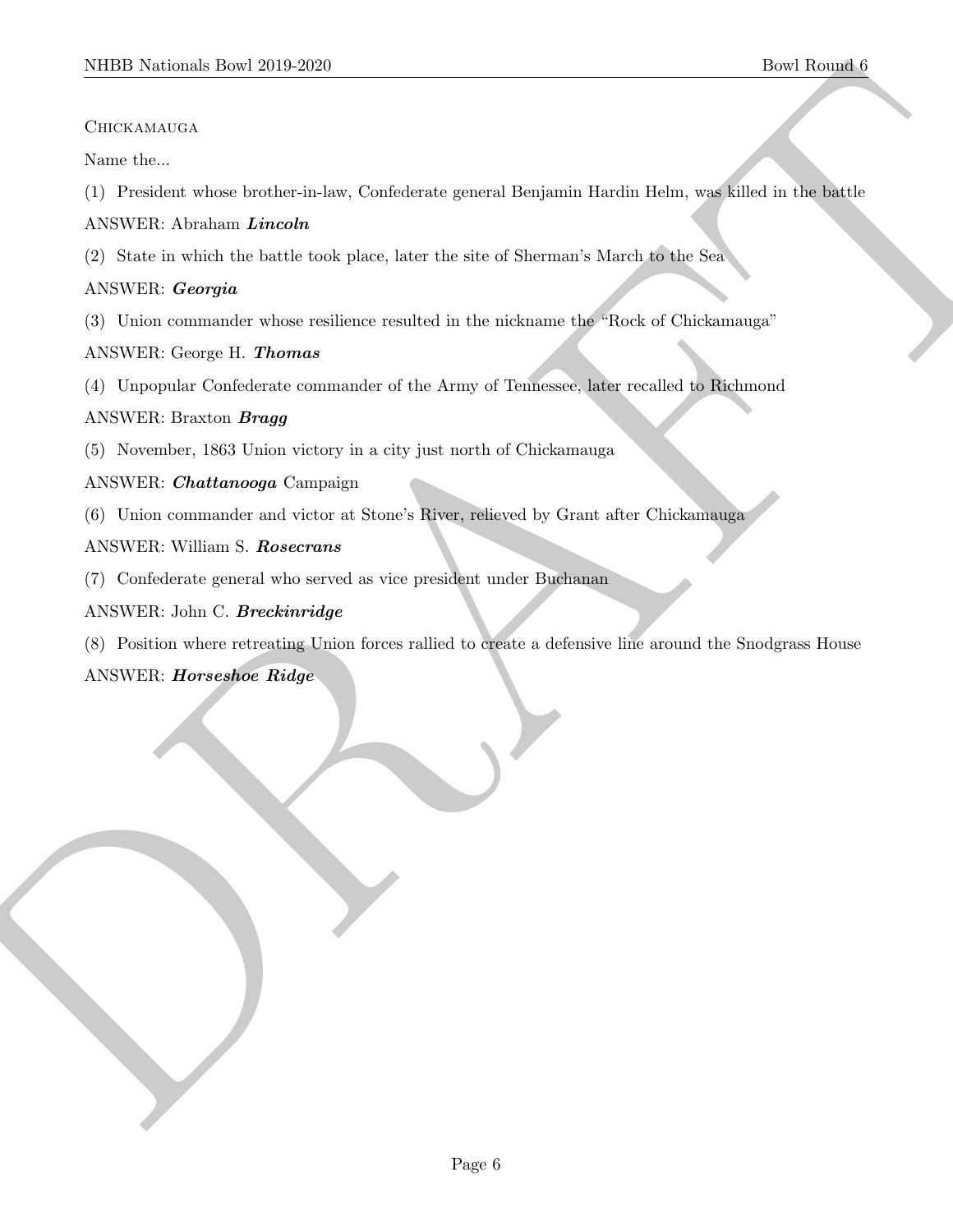# DAVID LLOYD GEORGE

## Name the...

(1) "Great War" during which he served as prime minister

# ANSWER: World War One (accept WW1)

(2) Treaty that he helped negotiate at the Paris Peace Conference

# ANSWER: Treaty of Versailles

(3) Political party from which he was the last prime minister, originally growing out of the Whigs

# ANSWER: Liberal Party

SIIDED Notionals There 2019 2020<br>
Down Latery Gronout<br>
New Latery Gronout<br>
Now Mark and principal into the second on prince services<br>
ANNERS: We now Mark and interdeffects that the prince services of the<br>
C 2. Theorems on (4) Government with which he signed a treaty in 1921 which divided an island into a Free State and a northern portion

# ANSWER: Irish Republic (accept Ireland)

(5) Foreign Secretary who issued a namesake declaration promising a Jewish state

ANSWER: Arthur *Balfour* (accept 1st Earl of *Balfour*)

(6) Government proposal for wealth redistribution sponsored by Lloyd George and Winston Churchill

# ANSWER: People's Budget

(7) Annual speech he gave on the state of the British economy while Chancellor of the Exchequer

## ANSWER: Mansion House speech

(8) 1922 war scare in which he called for war against Turkey

ANSWER: Chanak Crisis (accept Chanak Affair or Chanak Incident)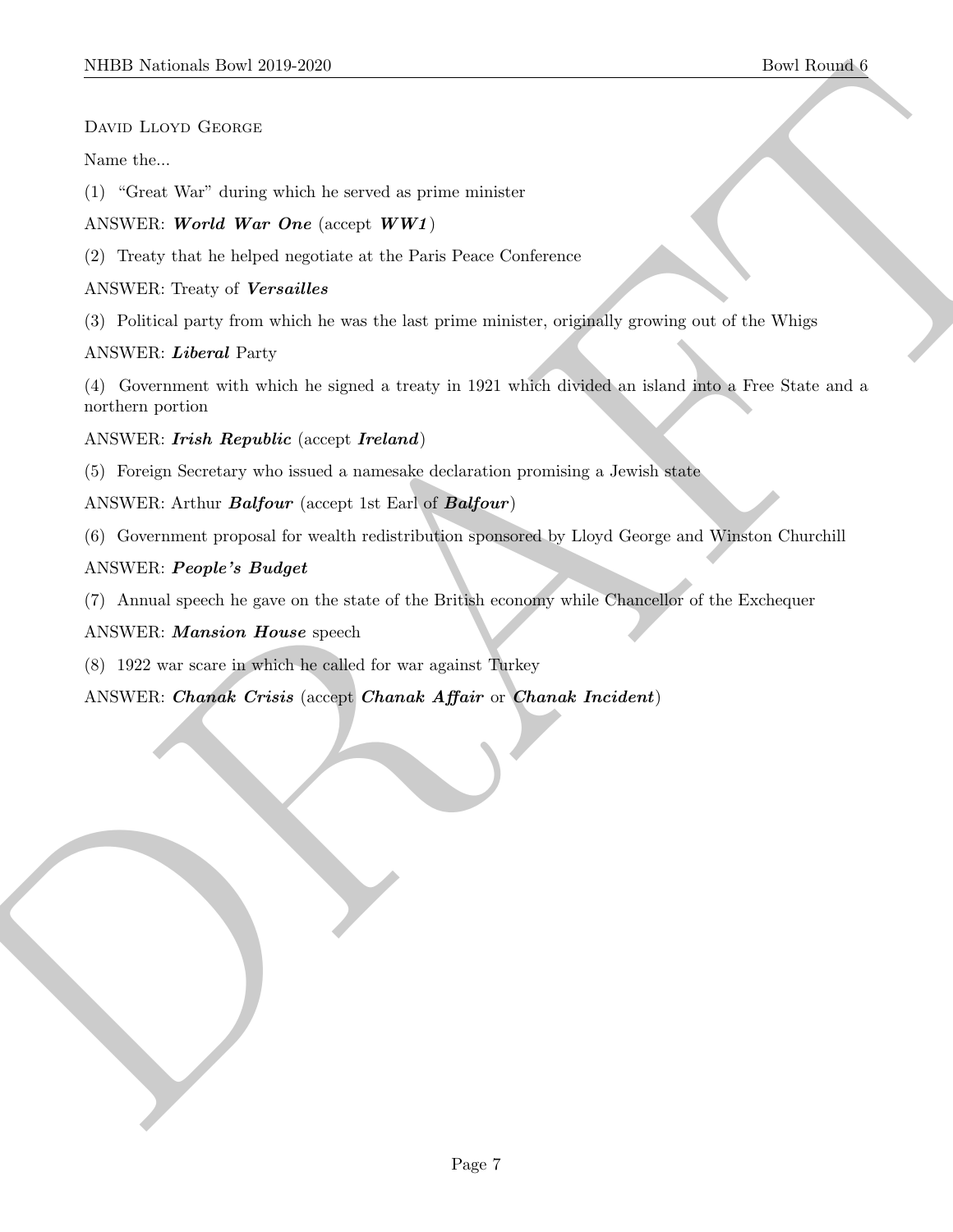## BATTLE OF GALLIPOLI

Name the...

(1) First Lord of the Admiralty and future prime minster who resigned after his failure to defeat the Ottomans

#### ANSWER: Winston Churchill

(2) Strait connecting the Sea of Marmara with the Aegean that the campaign attempted to force

## ANSWER: Dardanelles (accept Hellespont)

(3) European region of Turkey in which Gallipoli is found, named for this ancient, Hellenized historical region

#### ANSWER: East Thrace

(4) Military unit composed of soldiers from Australia and New Zealand

## ANSWER: ANZAC or Australia New Zealand Army Corps

(5) Weapon laid in fields that sank British and French battleships

ANSWER: Naval *mine* (accept equivalents to "Naval")

(6) German military adviser who commanded the defense of Gallipoli

ANSWER: Otto Liman von Sanders (accept either Liman or von Sanders)

(7) British commander who was replaced by Charles Munro after failing to defeat the Ottomans

## ANSWER: Ian Hamilton

NHBD Notional: Download and the state of the state of the state of the state of the state of the state of the state of the state of the state of the state of the state of the state of the state of the state of the state o (8) Final British attempt to break the stalemate, which led to the replacement of Frederick Stopford ANSWER: Landing at Suvla Bay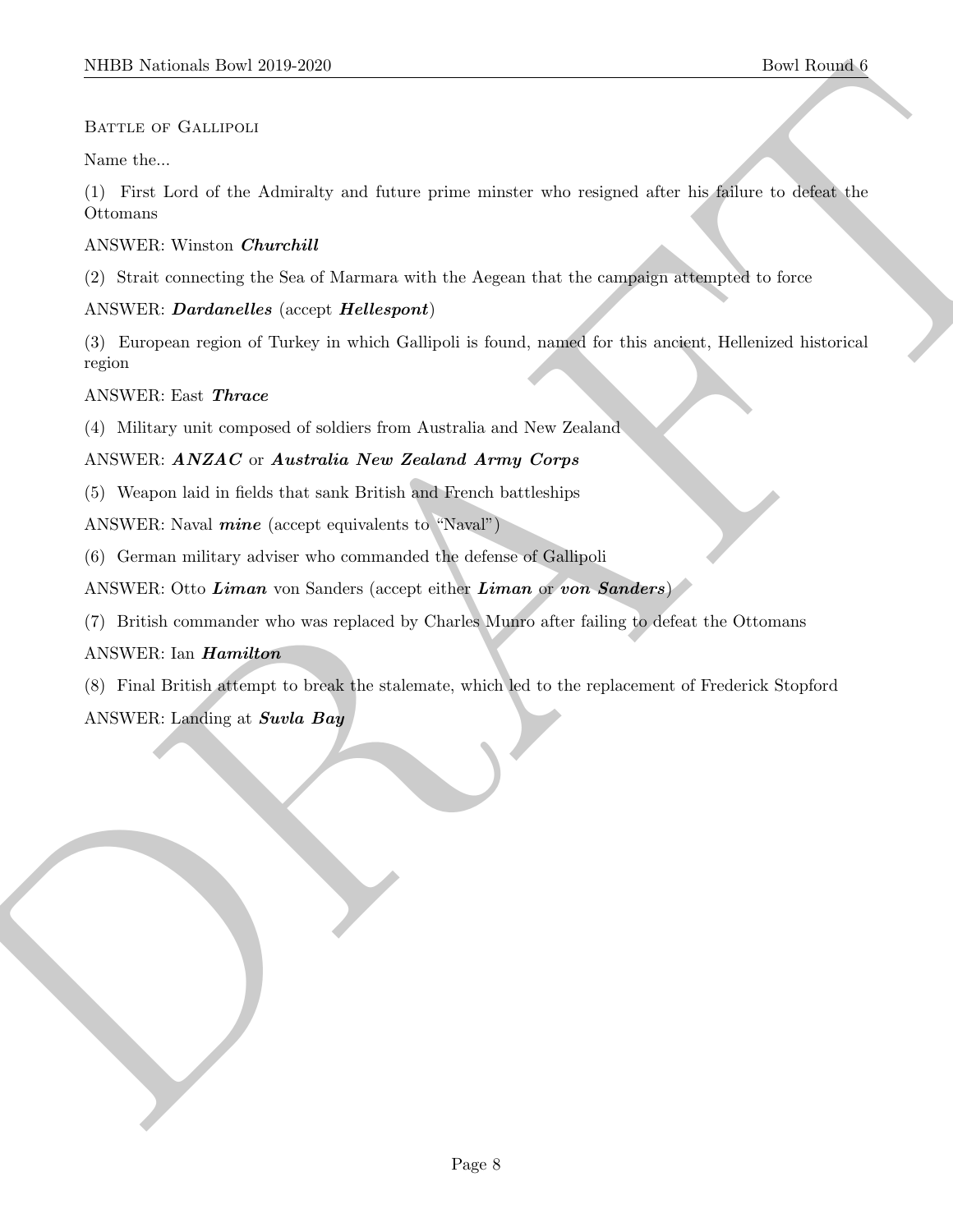# Fourth Quarter

(1) In one phase of this battle, 200 sailors were killed when a bomb pierced the armor of the USS Princeton. The USS Darter successfully sunk the Atago during an engagement at  $(+)$ Palawan Passage during this battle. A radio silence that prevented Shoji Nishimura from communicating with other admirals allowed Jesse Oldendorf to set a trap during the Battle of (\*) Surigao Strait within this larger battle. This battle marked the first use of kamikaze attacks by Japan. For ten points, name this World War Two battle, possibly the largest naval engagement in history.

ANSWER: Battle of Leyte Gulf

(2) Prior to this campaign, German forces were deployed at Hitler's orders in "Feste Platze," [PLET-zeh] fortified towns that were to be held at any cost. The largest single German defeat of the war occurred during this campaign when much of Army Group Centre was surrounded in the  $(+)$  Minsk Pocket. This operation ended after the securing of bridgeheads on the Vistula, as the victors controversially failed to aid the  $(*)$  Warsaw Uprising. For ten points, name this 1944 Soviet operation that recaptured Belarus during World War Two, codenamed for a Russian commander of the Napoleonic Wars.

ANSWER: Operation Bagration [buh-gruh-tee-ON] (accept Belorussian Strategic Offensive Operation before "codenamed")

NIBE Noticeal: Lost 2019 2262<br>
Doet Boundal (1972)<br>
Doet Boundal (1972)<br>
2011 11 Quartier<br>
C U and phase of this battle, 200 salices serve killed where a boundary<br>
2012 11 C and the U and Solice Serve in the constraint of (3) Lipona Plantation, just east of this city, was the residence of Prince Achille Murat, a nephew of Napoleon. The Columns, built in 1830, is this city's oldest building and stands next to the (+) Leon County Library. This city is the site of an historic reproduction of the Franciscan mission, San Luis de Apalachee. A state university in this city plays football at (\*) Doak Campbell Stadium and was founded in 1851 as a compromise location between Pensacola and Saint Augustine. For ten points, name this city, the largest city in the "Big Bend" and the "Panhandle" of Florida.

ANSWER: Tallahassee, Florida

(4) This man combined his Confucian and Catholic beliefs to develop a system of government known as Personalism. Cable 243 indicated that foreign forces would not oppose a coup against this man after he had sent secret police to attack the  $(+)$  Xa Loi [SAH LOY] Pagoda. During this man's tenure, he ordered liquid chemicals to be poured on protestors at Hue [HWA]. The monk (\*) Thich Quang Duc [TIK KWONG DUK] set himself on fire to protest this man's rule. For ten points, name this leader of South Vietnam in the early stages of the Vietnam War.

ANSWER: Ngo Dinh Diem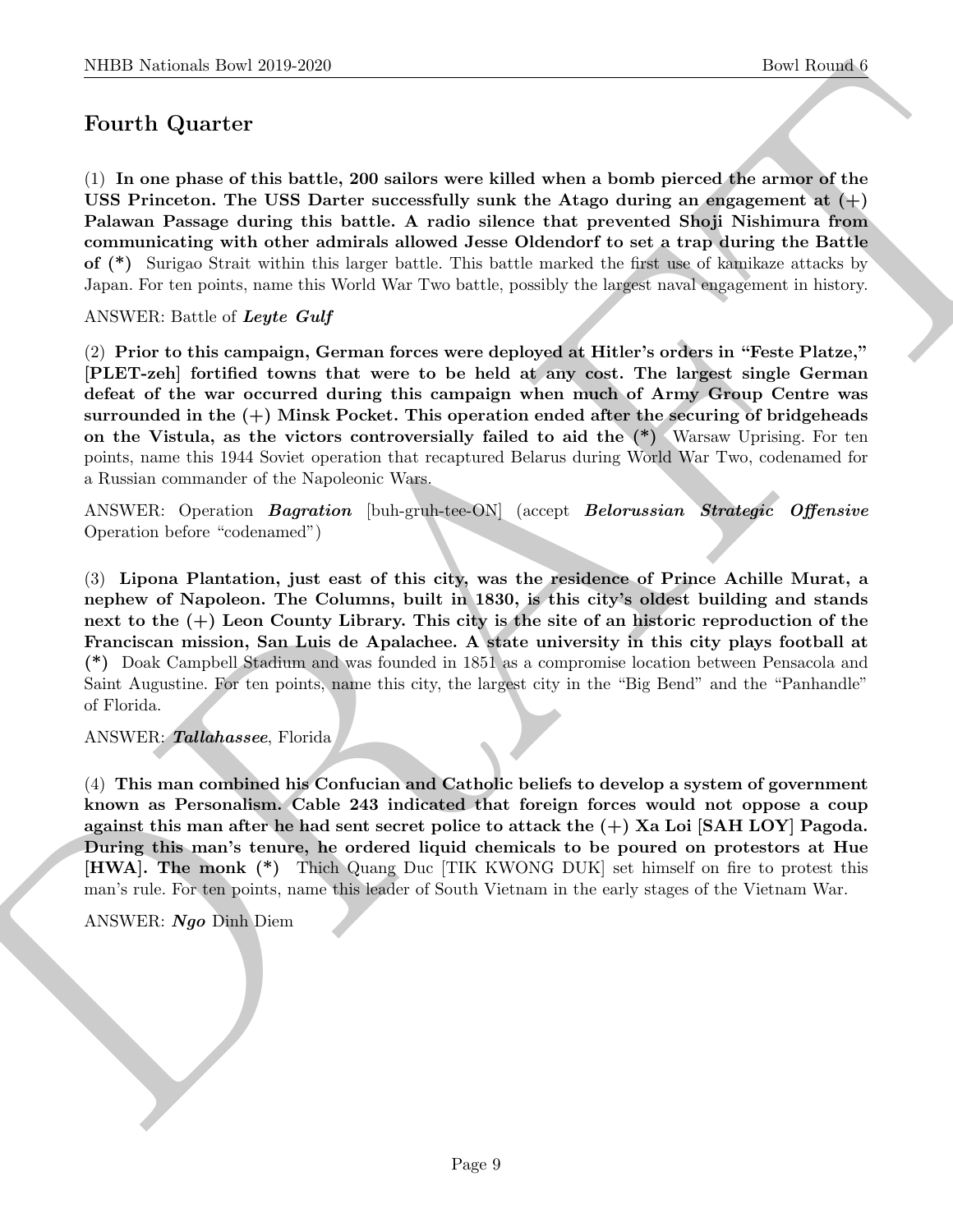(5) This art form takes its name from the Japanese for "floating world," a description of the hedonistic lifestyle enjoyed by the 17th century Edo merchant class. Van Gogh copied one of these artworks, (+) Sudden Shower over Atake, during a phase he described as Japonaiserie. This art form declined under the (\*) technological modernization of the Meiji Restoration. For ten points, name this art form, practiced by Hiroshige and Hokusai and notably used for The Great Wave off Kanagawa, a Japanese form of woodblock printing.

ANSWER: Ukiyo-e [oo-KEE-oh eh] (prompt on "Japanese woodblock prints" and similar or partial answers)

(6) One ruler of this name issued the mining code Ius regale montanorum after silver was discovered at Kutna Hora. Drahomira arranged to have Saint (+) Ludmila, the grandmother of another ruler of this name, killed at Tetin Castle. That ruler with this name was murdered by his younger brother Boleslav at the feast of Saints Cosmas and Damian. A ruler of the Premyslid [PREM-iss-lid] dynasty with this name is buried in Saint Vitus Cathedral in (\*) Prague. For ten points, give this name of four kings of Bohemia, the first of whom is commemorated in a song for giving alms on the Feast of Stephen.

ANSWER: Wenceslas (accept Vaclav)

NIBB Noticeals how 2019 2620<br>
Contains from the Japanese for "Unstain words" a focolar form of the Hamilton School (a) This are found by the ratio of the second and the second and the form of the second and the second and (7) In this author's autobiography, he described suffering shrapnel wounds to the lung during the Battle of Somme while a member of the Royal Welsh Fusiliers. In a novel by this author, the title character is advised to love history by his tutor, Athenodorus, and to survive by acting foolish by his idol,  $(+)$  Asinius Pollio. This author of the memoir Goodbye to All That and a noted translation of The Twelve Caesars wrote about a king who refers to himself as "Old King Log" after the execution of his (\*) wife Messalina. For ten points, name this author who wrote about the reigns of Tiberius and Caligula in I, Claudius.

ANSWER: Robert von Ranke Graves

(8) In this court case, Thomas Addis Emmet and Thomas J. Oakley represented the defendant who had earlier served as the fifth governor of New Jersey. (+) John Marshall found that the word "among" in Article I, Section 8 of the Constitution was central to the decision of this case, which came about after one state's Court of Chancery issued an injunction against a company operating out of Elizabethtown. Robert (\*) Livingston and Robert Fulton's monopoly on New York navigation resulted in, for ten points, what case that established the federal government's sole ability to decide on matters of interstate commerce?

ANSWER: Gibbons v. Ogden